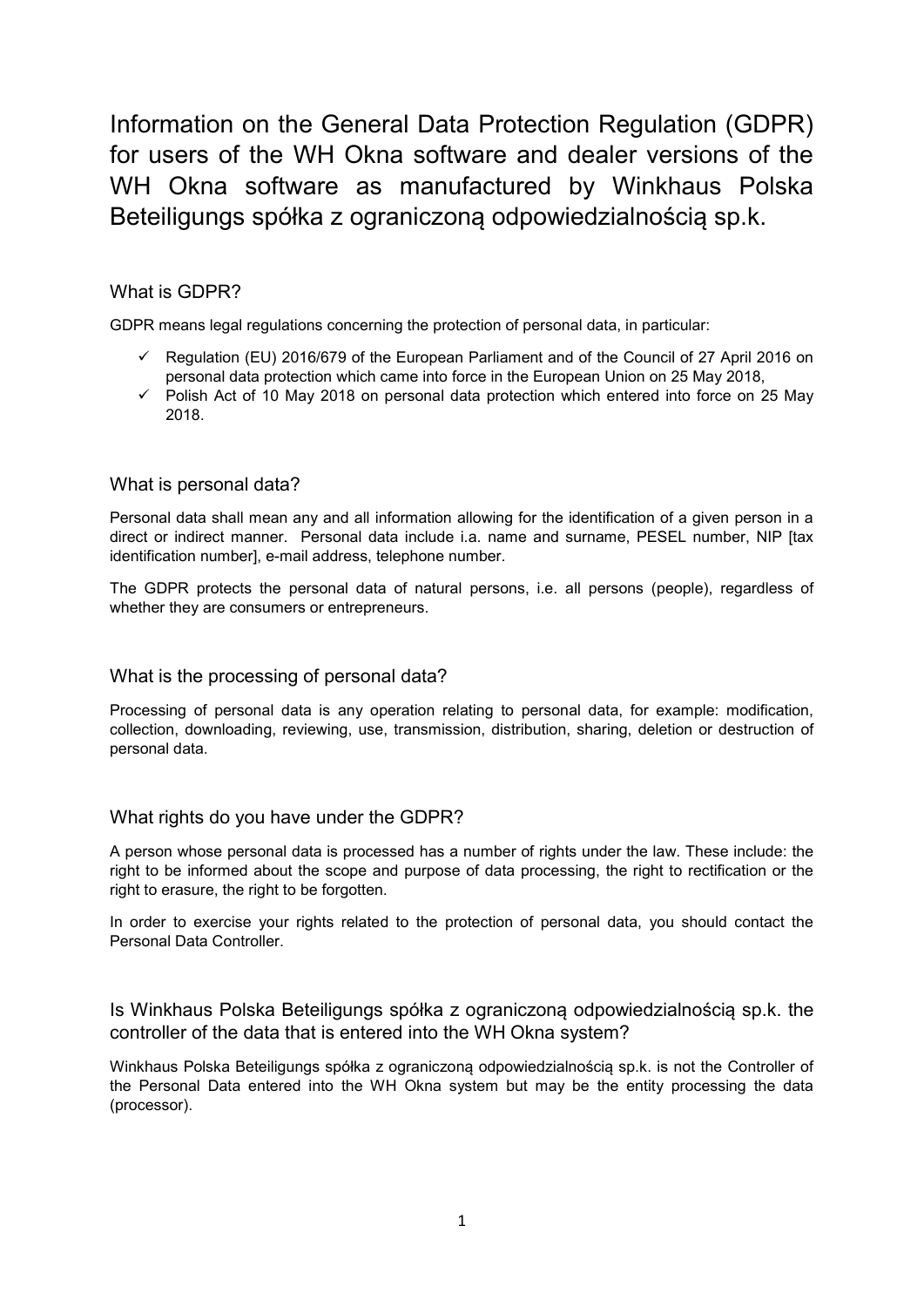## Is the data entered into the system secure and processed in accordance with the GDPR?

The data entered into the system is safely stored on servers belonging to Amazon, located within the European Economic Area, and on servers belonging to Microsoft.

The employees of Winkhaus Polska Beteiligungs spółka z ograniczoną odpowiedzialnością sp.k. may have access to personal data entered into the system only for the purpose of handling the IT service of the system. In this case, the employees are authorised to process the relevant personal data and are obliged to maintain the confidentiality of the personal data to which they have access.

In order to increase the security of personal data processing in the WH Okna software:

- $\checkmark$  Use a secure password one that contains lower and upper case letters and digits.
- $\checkmark$  Do not share your password with anyone or save or disclose it.
- $\checkmark$  Change your password regularly.
- $\checkmark$  Use only trusted computers, external storage devices and mobile devices.
- $\checkmark$  When you have finished your work in the system, remember to log out of the system.

Technical information on the processing of personal data - WH Okna software

- 1. Any and all data is processed on the customer's local computers in MS SQL databases.
- 2. At the request of the manufacturer, personal data, including customer data, may be transferred to Winkhaus Polska Beteiligungs spółka z ograniczoną odpowiedzialnością sp.k.
- 3. The access to the WH Okna and WH Bazy software is restricted by the login procedure with an individual user password. Logged-in users have access to data, including personal data, depending on their rights or authorizations.
- 4. Personal data of customers and dealers is saved in the following tables:
	- $\checkmark$  dbo.klienci,
	- $\checkmark$  dbo.rep.odbiorca.
	- $\checkmark$  dbo.dealerzy.
- 5. No tables with personal data are stored in \*.ar3 technological archives.
- 6. \*.ofr and \*.zlc document files may include encrypted personal data (if the user preparing these documents provided such data).

Technical information on the processing of personal data - WH Okna software dealer version (classic)

- 1. The WH Okna software dealer version is installed locally at the dealer's premises.
- 2. Any and all data is processed on the local computers in MS SQL databases.
- 3. No data, including customer personal data of the customers, is transferred to Winkhaus Polska Beteiligungs spółka z ograniczoną odpowiedzialnością sp.k.
- 4. Access to the WH Okna software dealer version is restricted by the login procedure with an individual user password. Logged-in users have access to data, including personal data, depending on their rights or authorizations.
- 5. Personal data of customers and dealers is saved in the following tables:
	- $\checkmark$  dbo.klienci,
	- $\checkmark$  dbo.rep.odbiorca.
- 6. \*.ofr and \*.zlc document files may include encrypted personal data (if the user preparing these documents provided such data).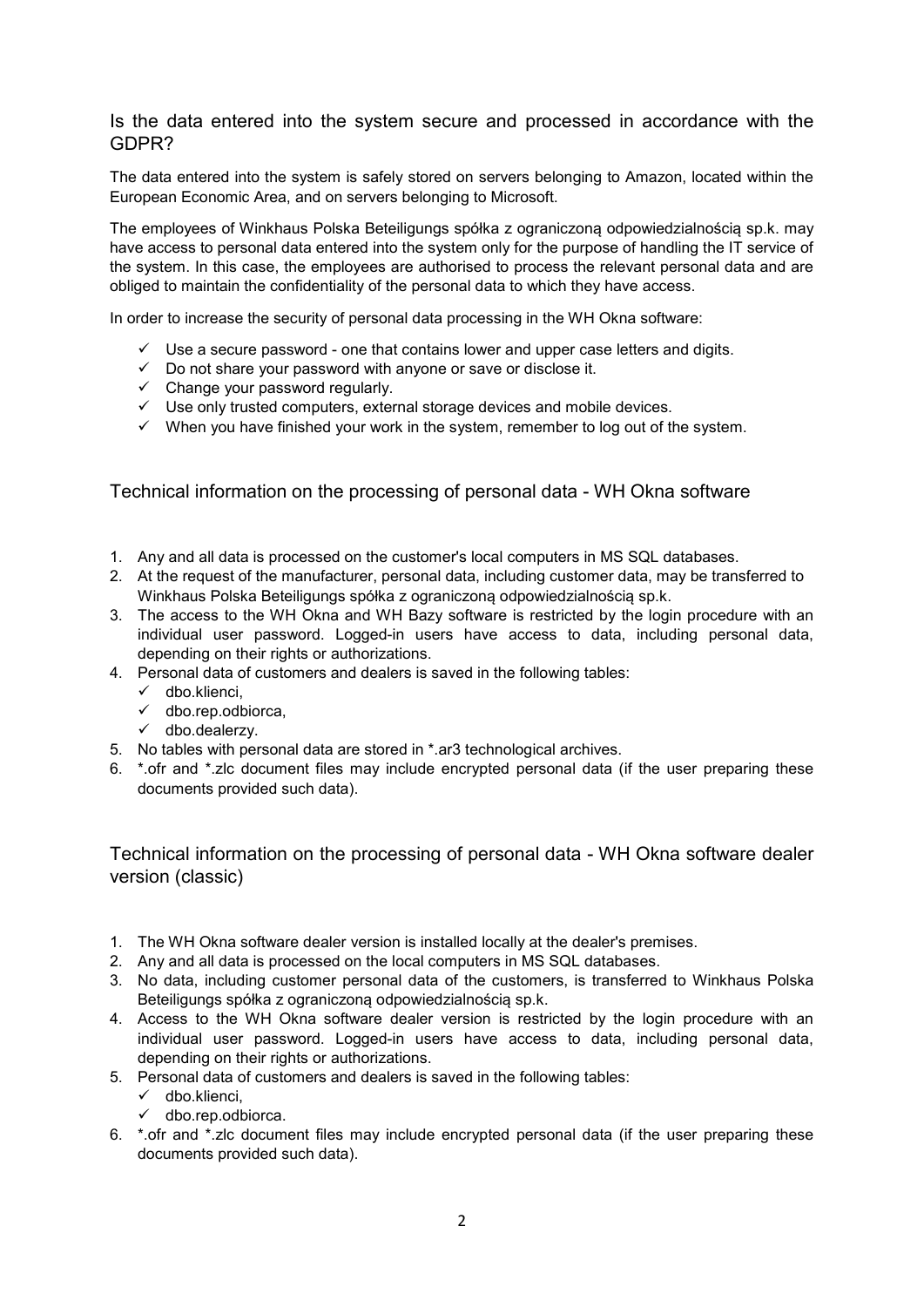Technical information on the processing of personal data - WH Okna Cloud software (in the cloud)

- 1. The WH Okna Cloud software is installed in the Amazon cloud.
- 2. The Service Provider, Amazon is based in the US and has an EU-US-Privacy Shield. The current certificate is available at: https://www.privacyshield.gov/list. Under the agreement between the US and the European Commission, the latter has established an adequate level of data protection for companies holding a Privacy Shield certificate.
- 3. Any and all data is processed in the Amazon cloud.
- 4. The cloud computing controller that runs the WH Okna Cloud software is Winkhaus Polska Beteiligungs spółka z ograniczoną odpowiedzialnością sp.k., which rents the service from Amazon.
- 5. Cloud computing facility via which the WH Okna Cloud data is processed is located in the EU.
- 6. No data, including customer personal data of the customers, is transferred to Winkhaus Polska Beteiligungs spółka z ograniczoną odpowiedzialnością sp.k.
- 7. Access to the WH Okna software dealer version is restricted by the login procedure with an individual user password. Logged-in users have access to data, including personal data, depending on their rights or authorizations.
- 8. Personal data of customers and dealers is saved in the following tables (these tables are in the cloud):
	- $\checkmark$  dbo.klienci,
	- $\checkmark$  dbo.rep.odbiorca.
- 9. \*.ofr and \*.zlc document files may include encrypted personal data (if the user preparing these documents provided such data).

Technical information on the processing of personal data - WH Okna data exchange server (communications server)

- 1. WH Okna data exchange server is located in the Microsoft cloud.
- 2. The Service Provider, Microsoft is based in the US and has an EU-US-Privacy Shield. The current certificate is available at: https://www.privacyshield.gov/list. Under the agreement between the US and the European Commission, the latter has established an adequate level of data protection for companies holding a Privacy Shield certificate.
- 3. Any and all data is processed in the Microsoft cloud.
- 4. The cloud computing controller that runs the WH Okna Cloud data exchange server is Winkhaus Polska Beteiligungs spółka z ograniczoną odpowiedzialnością sp.k., which rents the service from Amazon.
- 5. The data exchange server can only be accessed by authorized IT staff of Winkhaus Polska Beteiligungs spółka z ograniczoną odpowiedzialnością sp.k.
- 6. The databases used by the WH Okna data exchange server contain the following data:
	- A. Data used to identify business partners (manufacturer dealer) in order to ensure proper communication and transmission of documents. This is the following data:

dbo.adresaci table:

- $\checkmark$  NIP [Tax Identification Number] (user ID, any unique character string),
- $\checkmark$  Name (descriptive field, dealer name),
- $\checkmark$  Update, Update1, Update2, Update3 fields (database identifiers),
- $\checkmark$  User no (the user number assigned when registering the WH Okna software),